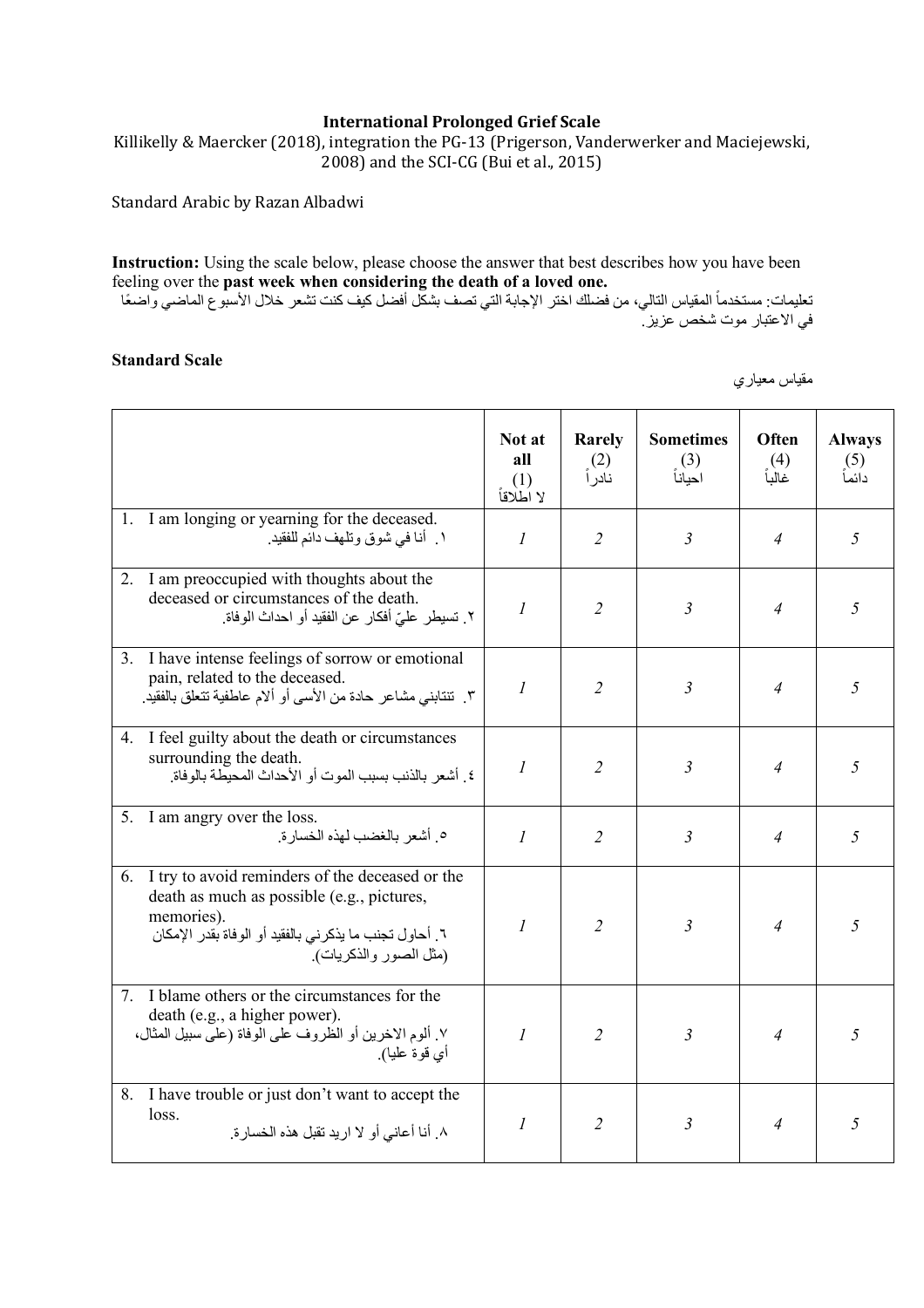| 9. I feel that I lost a part of myself.<br>۹ ِ أَشْعَرِ وكَأَنني قد فقدت جزءٍ مني ِ                                                                                                                                                                                        |               | $\overline{2}$ | 3                       | 4              | 5 |
|----------------------------------------------------------------------------------------------------------------------------------------------------------------------------------------------------------------------------------------------------------------------------|---------------|----------------|-------------------------|----------------|---|
| 10. I have trouble or have no desire to experience<br>joy or satisfaction.<br>١١. أنا أعاني أو ليس لدي الرغبة في أن اختبر مشاعر الفرح<br>أو النمنع ِ                                                                                                                       |               | $\overline{2}$ | 3                       | $\overline{4}$ | 5 |
| 11. I feel emotionally numb.<br>۱۱ اشعر بأن مشاعري متجمدة <sub>.</sub>                                                                                                                                                                                                     | $\mathcal I$  | $\overline{2}$ | 3                       | $\overline{4}$ | 5 |
| 12. I have difficulties engaging in activities I<br>enjoyed prior to the death.<br>١٢. لدي صعوبات في ان أشارك في أنشطة كانت تسعدني<br>قلل الو فاة                                                                                                                          | $\mathcal{I}$ | $\overline{2}$ | 3                       | $\overline{4}$ | 5 |
| 13. Grief significantly interferes with my ability to<br>work, socialize or function in everyday life.<br>١٣. الحزن يؤثر بشكل رئيسي على قدرتي على العمل،<br>التواصل الاجتماعي أو التعامل مع احداث الحياة اليومية.                                                          | $\mathcal{I}$ | $\mathfrak{D}$ | $\overline{\mathbf{3}}$ | $\overline{4}$ | 5 |
| 14. My grief would be considered worse (e.g.,<br>more intense, severe and/or of longer duration)<br>than for others from my community or culture<br>١٥. يُعتَبر حُزنـي أشد (علـي سبيل المثال، اكثر حدة، شدة و/ أو<br>مستمر لفترة أطول) من الاخرين الذين حولي أو من ثقافتي. |               | $\overline{2}$ | $\overline{\mathbf{3}}$ | $\overline{4}$ |   |

- 15. When did the loss occur? (circle one)
- a. less than 6 months ago
- b. 6 to 12 months ago
- c. 1 to 5 years ago
- d. 5 to 10 years ago
- e. 10 to 20 years ago
- f. more than 20 years ago

١٥. متى حدثت الخسارة؟ ( إجابة واحدة ) أ<sub>.</sub> منذ أقلّ من ٦ شهور ب ما بین ٦ – ١٢ شهر ت. منذ ١ – ٥ سنوات ث. ذنم ٥ – ١٠ تاونس ج<sub>.</sub> منذ ١٠ – ٢٠ سنة حٌ. منذ اكثر من ٢٠ سنةً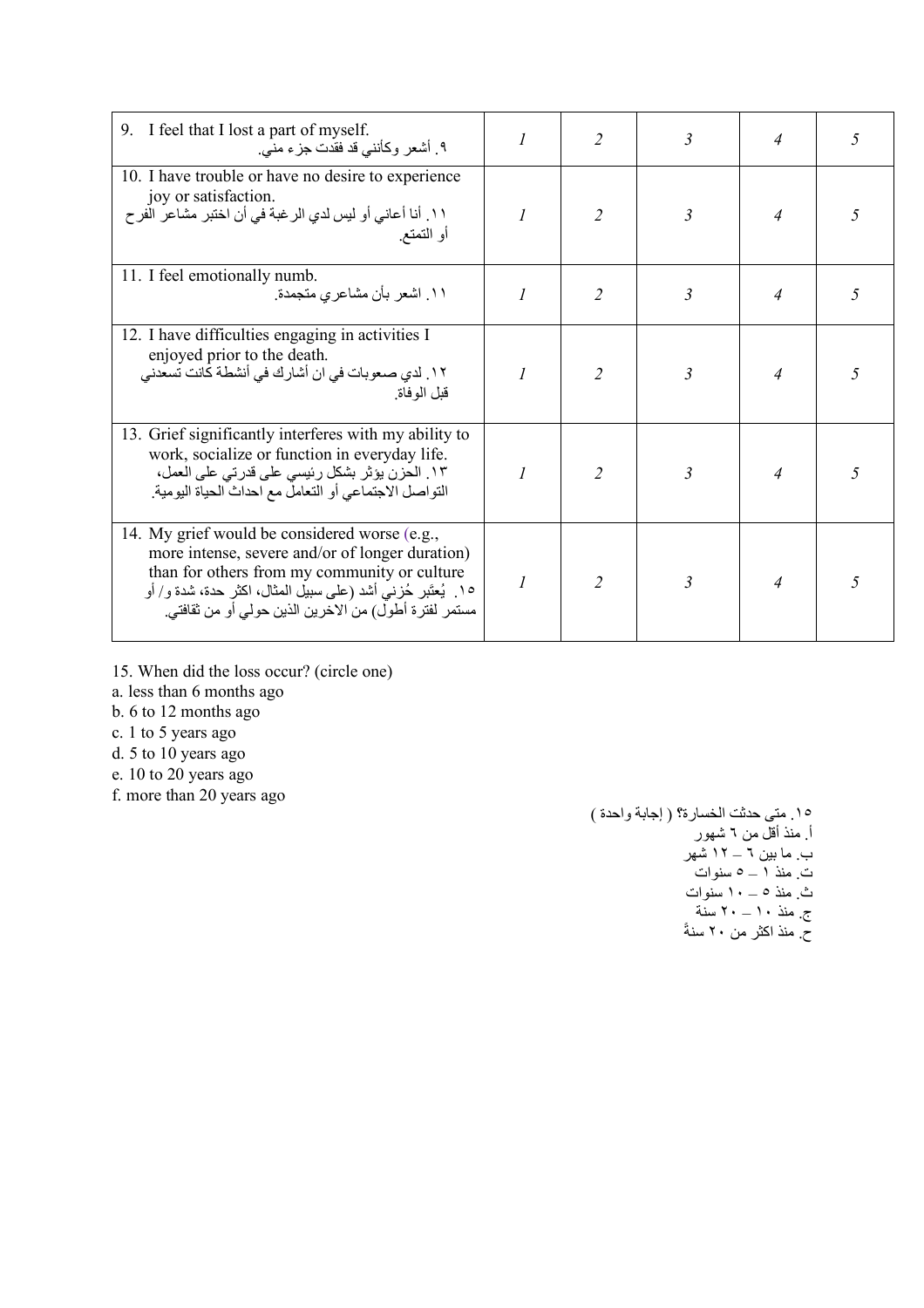## **Cultural Supplement: Accessory Items**

ملحق متعلق بالجوانب الثقافية: بنود تكميلية تم تعديلها اعتماداً على

Instructions: please advise the participant to complete these culturally specific items if their grief experience was not adequately captured by the standard scale above

تعليمات: يرجى إبلاغ المشارك لإكمال البنود التالية المتعلقة بالجوانب الثقافية إذا لم يتم تناول تجربة الحزن الخاصة به بالشكل الكافي في المقياس المعياري أعلاه

|                                                                                                                                                                                                                                 | Not at all<br>لا اطلاقاً<br>$\left( l\right)$ | Rarely<br>نادر أ<br>(2) | <b>Sometimes</b><br>احياناً<br>(3) | <i><b>Often</b></i><br>غالبأ<br>(4) | Always<br>دائمأ<br>(5) |
|---------------------------------------------------------------------------------------------------------------------------------------------------------------------------------------------------------------------------------|-----------------------------------------------|-------------------------|------------------------------------|-------------------------------------|------------------------|
| 1. I experience strong physical problems<br>since the loss (e.g., headache,<br>problems with appetite).<br>١ فختبر أعراض جسدية قوية منذ حدوث الوفاة (مثل<br>في الشهية). الصداع، أو مشاكل                                        | $\boldsymbol{l}$                              | $\overline{2}$          | $\mathfrak{Z}$                     | $\overline{A}$                      | 5                      |
| I would do anything to feel close to<br>2.<br>the deceased (e.g., visit their grave<br>everyday, sleep next to their picture).<br>٢ فعل أي شيء حتى اشعر بالقرب من الفقيد ( مثل،<br>زيارة قبر هم بشكل يومي، انام بجانب صورتهم ). | $\mathcal{I}$                                 | $\overline{2}$          | $\mathfrak{Z}$                     | $\overline{4}$                      | 5                      |
| 3.<br>Since the loss my behavior has<br>changed drastically in an unhealthy<br>direction (e.g., excessive alcohol<br>consumption).<br>٣. منذ الخسار ة تغيَّر سلوكي جذر يأ وفي اتجاه غير<br>صحى (مثلاً تطرف في شرب الكحول).      | $\mathcal{I}$                                 | $\overline{2}$          | $\mathfrak{Z}$                     | $\overline{4}$                      | 5                      |
| The loss shattered my trust in life or<br>4.<br>faith in God/a higher spiritual power.<br>٤ . الخسارة حطمت ثقتي في الحياة أو إيماني بالله أو<br>بقوة روحية عليا                                                                 | $\mathcal{I}$                                 | $\overline{2}$          | $\mathfrak{Z}$                     | $\overline{4}$                      | 5                      |
| It is impossible for me to focus.<br>5.<br>0 <sub>.</sub> من الصعب عليّ التركيز .                                                                                                                                               | $\mathcal{I}$                                 | $\overline{2}$          | $\mathfrak{Z}$                     | $\overline{4}$                      | 5                      |
| My grief is so intense that I feel stuck<br>6.<br>in grief<br>٦ ـ حزني عميق جداً حتى أنني أصـحبت سجين هذا<br>الحزن.                                                                                                             | 1                                             | $\overline{2}$          | $\mathfrak{Z}$                     | $\overline{4}$                      | 5                      |
| 7. I just can't seem to fall back into a<br>rhythm.<br>٧. يبدو أنني لا أستطيع العودة إلى روتين معين.                                                                                                                            |                                               | $\overline{2}$          | 3                                  | $\overline{4}$                      | 5                      |
| 8. I feel paralyzed and disconnected,<br>(e.g., as if I am not in my own body)<br>٨. أشعر بالشلل والانفصال عن الواقع (مَثلاً، كأنـي<br>لست داخل جسدي ).                                                                         | $\mathcal{I}$                                 | $\overline{2}$          | $\mathfrak{Z}$                     | $\overline{4}$                      | 5                      |
| I have no energy or desire to engage<br>9.<br>in activities.<br>٩ ـ ليس لدي طاقة أو رغبة  في ممارسة الأنشطة ـ                                                                                                                   | $\boldsymbol{l}$                              | $\overline{2}$          | $\mathfrak{Z}$                     | $\overline{4}$                      | 5                      |